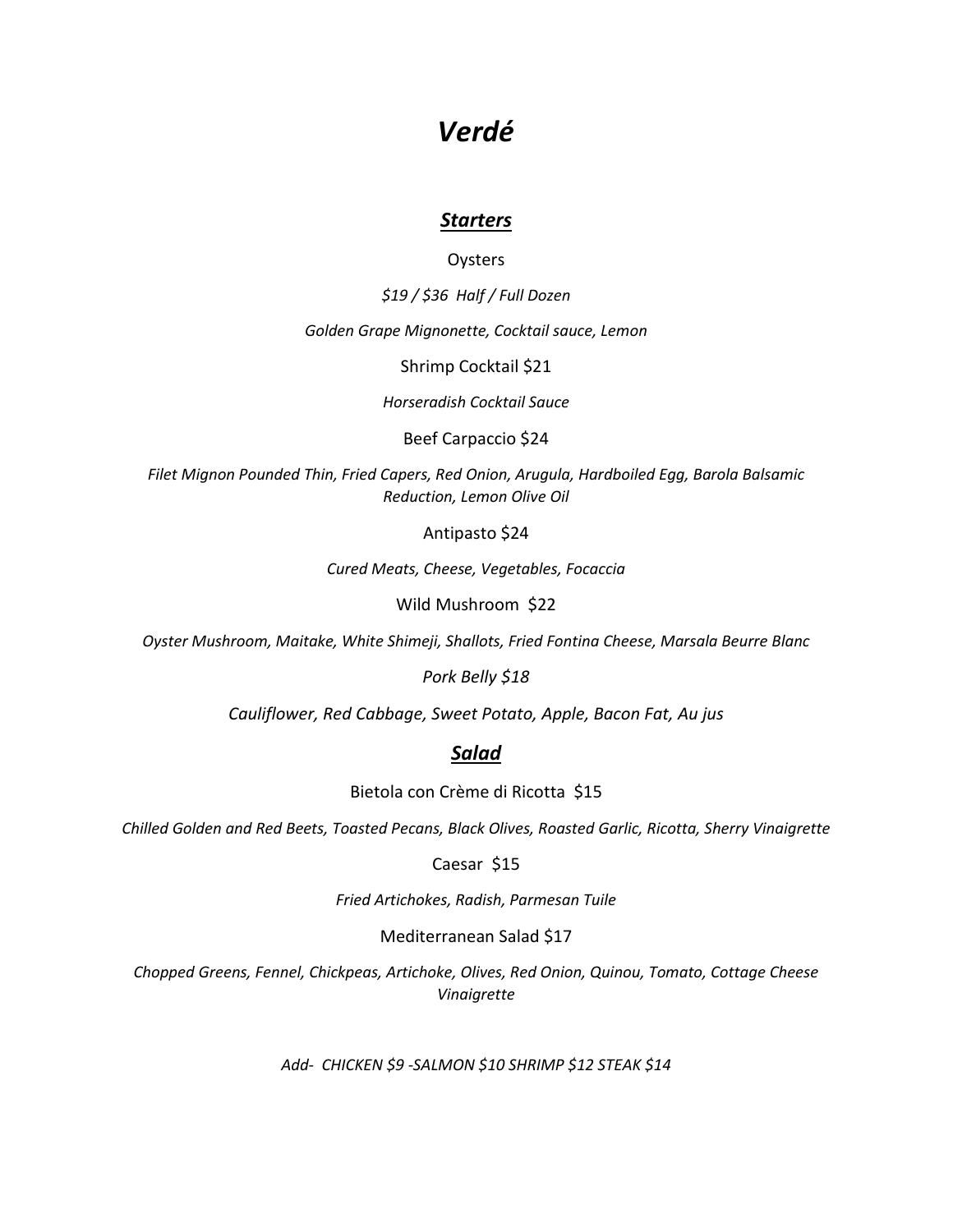### *Pasta*

Pappardelle \$30 *Egg Pasta, Duck, Porcini Mushroom Ragu* Rigatoni \$26 *Bolognese Sauce, Parmesan* Gnocchi \$24 *Truffle Cream Sauce, Prosciutto Cotto* 

# *Entrée*

Filet Mignon \$38

*Wild Mushrooms, Anaheim Pepper, Broccoli Rabe, Youkan Gold Potatoes, Port Wine Sugo*

# Airline Chicken \$26

*Fregola Pasta, Genovese ,Dijon, Ginger, Garlic, Rosemary Au Jus, Shaved Truffles*

### Atlantic Salmon \$34

*Crispy Kale, Spinach, Garlic Confit, Bacon, Parsnip Puree, Caviar, Dill Oil, Crème Fraîche*

### Venison Tenderloin \$38

*Butternut Squash Puree, Parmigiano-Wax Beans & Brocccolini, Huckelberry, Juniper Berry Sauce*

# *Sides*

*Broccoli Rabe/Long Hot Pepper Cauliflower Parmigiano Sauteed Spinach/Kale Garlic oil \$10 each*